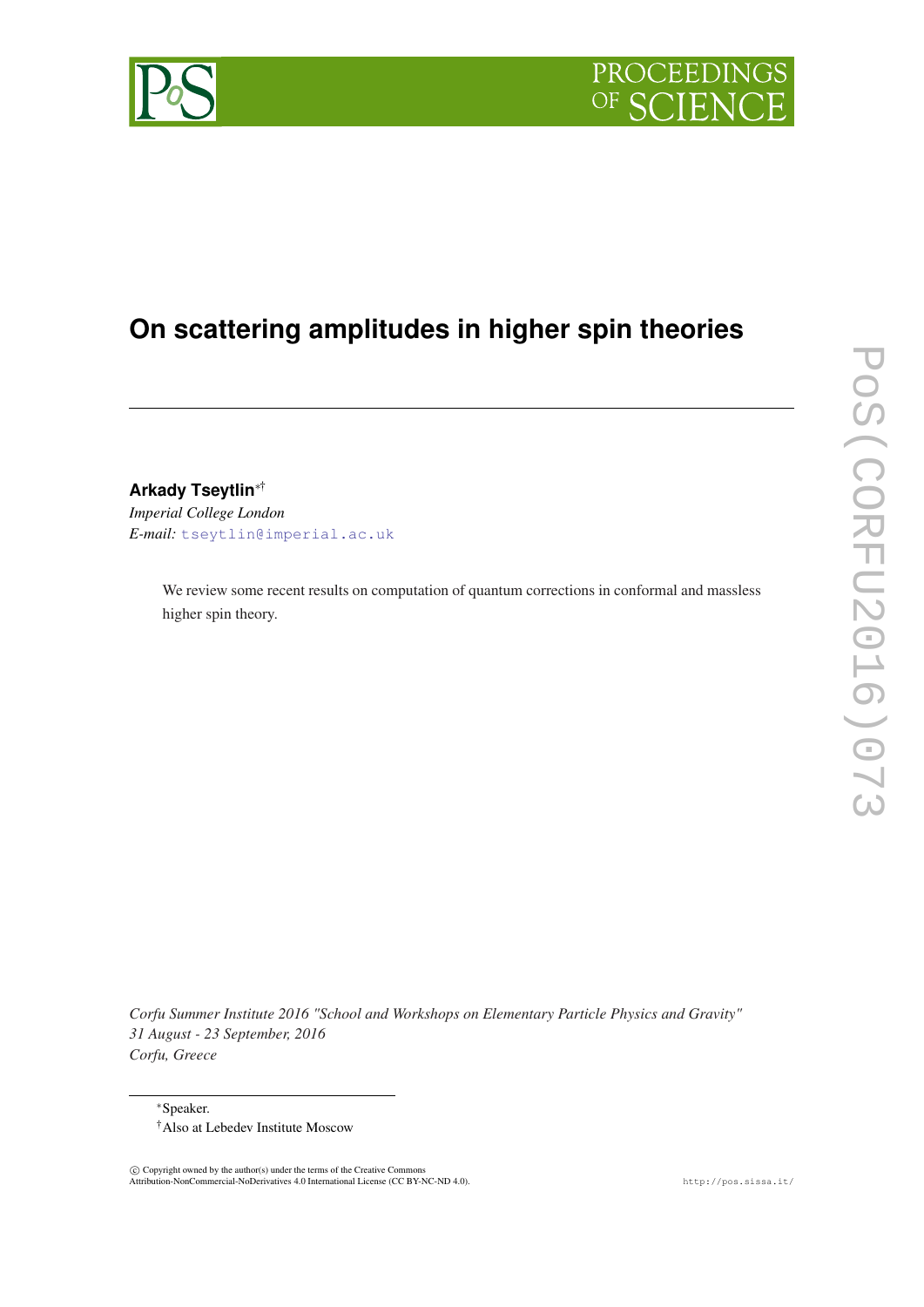## <span id="page-1-0"></span>1. Introduction

There is a long history of theoretical studies of higher spin theories. Massive HS fields appear in string theory and may become massless in a certain "tensionless" limit (not well defined in flat space). Massless HS theories are known to exist in AdS space and play a natural role in vectorial AdS/CFT duality. Theories dual to free adjoint *U*(*N*) CFT's contain both massless tower of states plus infinite set of massive fields in AdS. There is also closely associated theory of conformal higher spins (with non-unitary higher derivative kinetic terms) that admits a consistent in flatspace expansion. Hypothetic theory of massless HS fields in flat space that should have infinite dimensional gauge and global symmetries should have "trivial" S-matrix to comply with analogs of Coleman-Mandula theorem and Weinberg soft theorem.

Below we shall review some recent results of the study of quantum corrections in theories containing infinite number of massless or conformal higher spin states [\[1](#page-8-0), [2](#page-8-0), [3](#page-8-0), [4](#page-8-0), [5](#page-8-0), [6](#page-8-0), [7\]](#page-8-0).

Theories of infinite number of fields require specific definition at quantum level that should be consistent with their symmetries and provide a prescription of how to sum over all spins. Similar ambiguities in string field theory are fixed by the existence of world-sheet prescription for computation of observables, but in the case of HS theories such a "first-quantized" formulation is not know. To make first steps towards understanding these issues one would like to compute some simple partition functions and scattering amplitudes with higher spin exchanges in massless higher spin (MHS) theory and conformal higher spin (CHS) theory.

In the context of vectorial  $AdS_{d+1}/CFT_d$  duality one starts with a free complex scalar in fundamental representation of  $U(N)$ , i.e.  $\int d^d x \partial_m \Phi_i^* \partial_m \Phi_i$  (*i* = 1,...,*N*) with a tower of on-shell conserved higher spin currents  $J_s \sim \Phi_i^* \partial_{(m_1} \dots \partial_{m_s)} \Phi_i + \dots$  ( $s = 1, 2, \dots$ ) which are  $U(N)$  invariant CFT primaries of dimension  $\Delta = s + d - 2$  which are dual to massless HS fields  $\phi_s$  field in AdS<sub>*d*+1</sub>.  $J_0 = \Phi_i^* \Phi_i$  with  $\Delta = d - 2$  is dual to massive scalar with  $\Delta(\Delta - d) = m^2 = -2$ . This is the same spectrum as in Vasiliev's massless HS theory in  $AdS_{d+1}$ . This MHS theory in AdS "summarizes" correlators of  $U(N)$  singlet primaries  $J_s$  in free CFT: they are reproduced by HS interactions in AdS*d*+<sup>1</sup> with coupling ∼ 1/*N*, i.e. the classical action for Fronsdal fields φ*<sup>s</sup>* in AdS should be

$$
S = N \int d^{d+1}x \left[ \sum_{s} \phi_s (-\nabla^2 + m_s^2) \phi_s + \sum C_{s_1 s_2 s_3} (\nabla) \phi_{s_1} \phi_{s_2} \phi_{s_3} + \ldots \right] \equiv N \bar{S}
$$
 (1.1)

Quantum corrections are described by an effective action  $\Gamma = N\bar{S} + \Gamma_1 + N^{-1}\Gamma_2 + \dots$  On the CFT side we may consider the generating functional for correlators of currents  $J_s(\Phi) = \Phi_i^* \mathscr{J}_s \Phi_i$ ,  $\mathscr{J}_s \sim$ ∂ *s* introducing source fields *h<sup>s</sup>* . These will have the interpretation of conformal higher spin (CHS) fields that are gauge fields for the infinite dimensional algebra of symmetries of the free scalar theory. Their linearized gauge transformations  $\delta h_{m_1\cdots m_s} = \partial_{(m_1} \varepsilon_{m_2\cdots m_s)} + \eta_{(m_1m_2} \alpha_{m_3\cdots m_s)}$  are given by linearized differential and algebraic symmetries that generalize diffeomorphism and Weyl symmetry of the conformal *C* <sup>2</sup> gravity. Then the generating functional for connected correlators of currents is found by integrating over free fields Φ*<sup>i</sup>*

$$
\Gamma[h] = N \log \det \left( -\partial^2 + \sum_{s} h_s \mathcal{J}_s \right) \tag{1.2}
$$

From the AdS/CFT point of view Γ[*h*] should follow from the massless HS theory in AdS*d*+<sup>1</sup> upon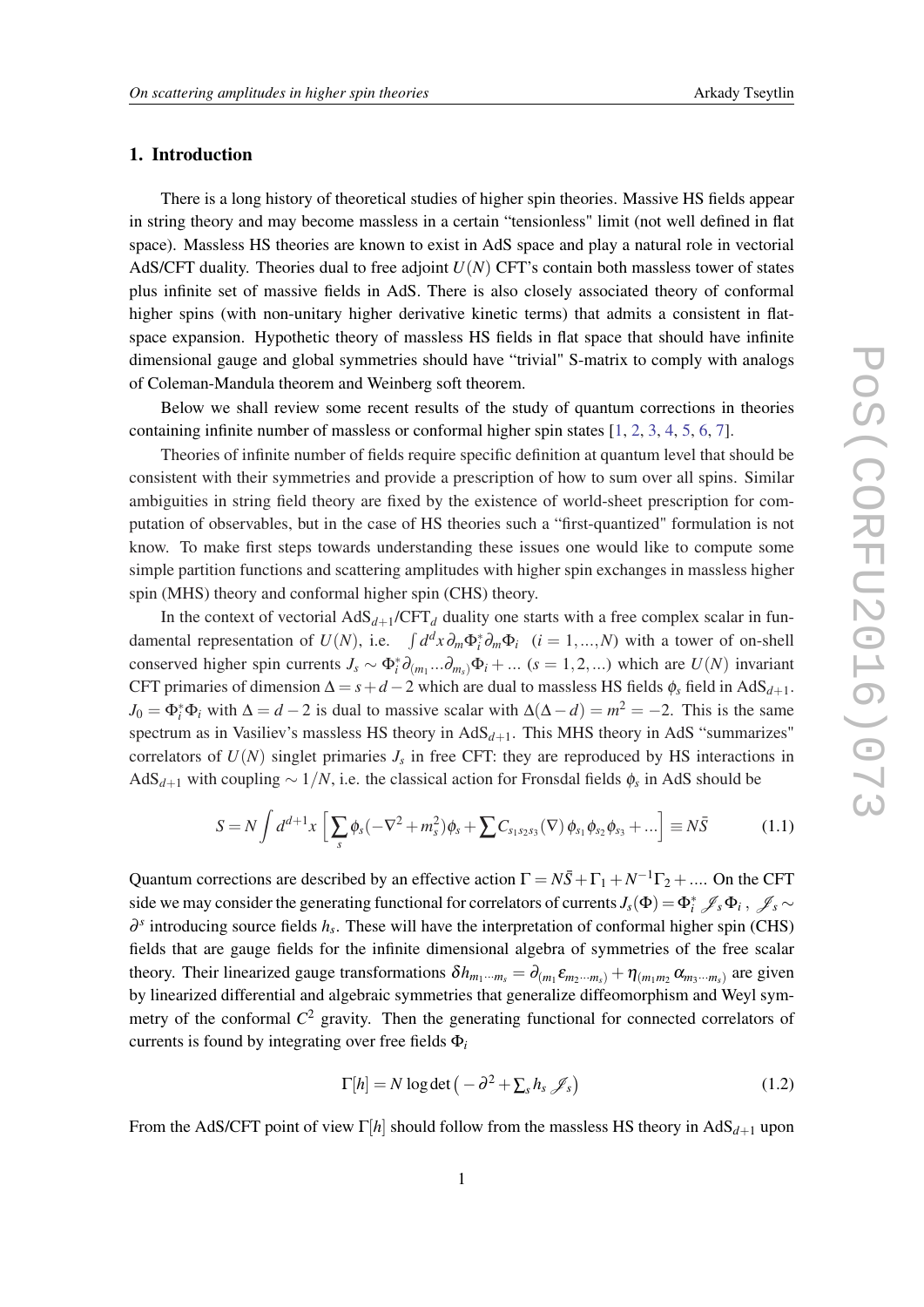<span id="page-2-0"></span>integrating over  $AdS_{d+1}$  fields  $\phi_s$  with Dirichlet b.c.

$$
e^{-\Gamma[h]} = \int_{\phi_s|_{\partial \text{AdS}}=h_s} [d\phi_s] \exp\left(-N\bar{S}[\phi]\right) \tag{1.3}
$$

This matching suggests that all quantum corrections to AdS effective action  $\Gamma - N\bar{S} = \Gamma_1 + N^{-1}\Gamma_2 +$ ... should vanish, i.e. the quantum MHS theory in AdS should be defined so that to satisfy this. Summing up infinite sets of (integrated) correlators suggests also further conjecture: partition function of the CFT on a non-trivial background should match the MHS partition function in (asymptotically) AdS with the corresponding boundary. Then all quantum corrections  $(N^0, N^{-1}, ...)$  to the AdS partition function should vanish to all orders. In particular, matching at 1-loop order requires  $\Gamma_1 = 0.$ 

This suggests that massless HS theories should have hidden simplicity due to large underlying symmetry (i.e. in a sense are similar to "topological" or "integrable" models). Below we shall discuss some examples of quantum computations in massless and conformal HS theories that demonstrate this.

# 2. Free massless HS theory in flat space and in AdS

One may consider a collection of free massless HS  $s = 0, 1, 2, 3, \dots$ , $\infty$  fields with gaugeinvariance  $\delta\phi_{m_1...m_s} = \partial_{(m_1}\varepsilon_{m_2...m_s)}$  that are described by the Fronsdal action  $S = \int d^4x \,\partial^n\phi^{m_1...m_s}\partial_n\phi_{m_1...m_s} +$ .... Like massless vector, graviton, etc. for  $s > 0$  they have 2 dynamical d.o.f. in 4d. One then observes a curious fact: the total number of of d.o.f. is zero if each spin enters once and te sum is defined using zeta-function regularization:  $1 + \sum_{s=1}^{\infty} 2 = 1 + 2\zeta(0) = 0$ . Equivalent statement is true for free partition function. For each spin *s* we have

$$
Z_{\text{MHS},s} = \left[\frac{\det \Delta_{s-1\perp}}{\det \Delta_{s\perp}}\right]^{1/2} = \left[\frac{(\det \Delta_{s-1})^2}{\det \Delta_s \det \Delta_{s-2}}\right]^{1/2} = \left(\frac{1}{\sqrt{\det(-\partial^2)}}\right)^2 \tag{2.1}
$$

where  $\Delta_s = -\partial^2$  defined on symmetric rank *s* traceless tensor. Then the total partition function is [[3](#page-8-0)]

$$
Z_{\text{MHS}} = \prod_{s=0}^{\infty} Z_{\text{MHS},s} = \left[\frac{1}{\det \Delta_0}\right]^{1/2} \left[\frac{\det \Delta_0}{\det \Delta_1 \perp}\right]^{1/2} \left[\frac{\det \Delta_1 \perp}{\det \Delta_2 \perp}\right]^{1/2} \left[\frac{\det \Delta_2 \perp}{\det \Delta_3 \perp}\right]^{1/2} \dots = 1 \tag{2.2}
$$

Here we see cancellation between the physical spin *s* determinant and the ghost determinant for spin  $s+1$  giving the total  $Z = 1$ . This is similar to what happens in a supersymmetric or topological theory. Here this cancellation reflects the large gauge symmetry of the theory. The cancellation of an infinite number of factors is of course a priori ambiguous: it assumes a particular regularization that should be consistent with the underlying symmetry. The formal cancellation of factors we assumed is, in fact, consistent with the above zeta-function prescription for count of d.o.f:  $Z_{\text{tot}} = (Z_0)^{v_{\text{tot}}}$ ,  $v_{\text{tot}} = 1 + \sum_{s=1}^{\infty} 2 = 0$ . This zeta-function prescription is similar to the one used in computation of vacuum energy in bosonic string theory which is consistent with target space symmetries of the theory (the massless vector in  $d = 26$ , etc.). Equivalent to zeta-function is the prescription where one introduces a particular exponential cutoff in the sum over spins and then drops all singular terms. In general dimension d this reads

$$
v_{\text{tot}} = 1 + \sum_{s=1}^{\infty} v_s e^{-\mathcal{E}[s + \frac{1}{2}(d-4)]} \Big|_{\mathcal{E} \to 0, \text{ fin.}} = 0 \tag{2.3}
$$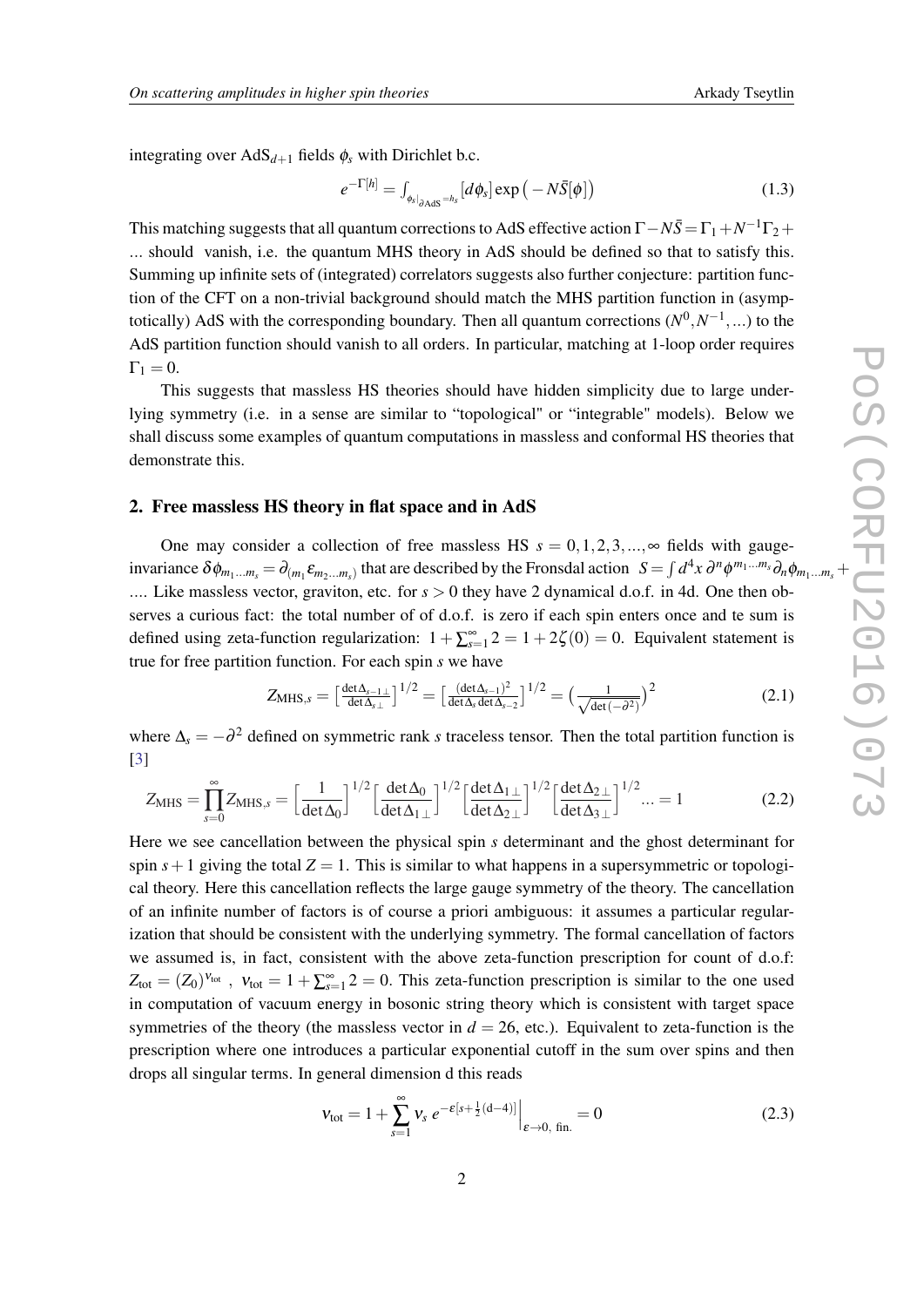where in  $d = 4$  we have  $v_s = 2$ .

The fact of triviality of the partition function applies also to the MHS theory in  $AdS<sub>d</sub>$  dual to a free scalar CFT in *d* dimensions  $(d = d + 1)$ , i.e.  $Z = 1$  holds in AdS vacuum of Vasiliev theory. The 1-loop partition function is given by the product of the contributions of spin *s* Fronsdal fields in AdS

$$
Z_{\text{MHS}} = \prod_{s=0}^{\infty} Z_{\text{MHS},s} , \qquad Z_{\text{MHS},s} = Z_{s,s-1} = \left[ \frac{\det \Delta_{s-1\perp} (M_{s-1,s}^2)}{\det \Delta_{s\perp} (M_{s,s-1}^2)} \right]^{1/2} , \qquad (2.4)
$$

$$
\Delta_s(M_{s,k}^2) \equiv -\nabla_s^2 + M_{s,k}^2, \qquad M_{s,k}^2 = -s + (k-1)(k+d-2), \qquad k = 0, 1, \dots, s-1. \tag{2.5}
$$

One may define the determinants using spectral zeta-function so that (Λ=UV cutoff, *r*=AdS radius)

$$
\ln \det \Delta_s = -\zeta_{\Delta_s}(0) \ln(\Lambda^2 r^2) - \zeta'_{\Delta_s}(0) \tag{2.6}
$$

The natural prescription where one first sums over *s* for finite argument *z* of the zeta-function and then takes  $z \to 0$  appears to be consistent with HS symmetries and one finds [\[8,](#page-8-0) [3](#page-8-0)]

$$
\zeta_{\text{tot}}(z) = \sum_{s=0}^{\infty} \zeta_{\Delta_s}(z) , \qquad \zeta_{\text{tot}}(z \to 0) = 0 + 0 \times z + \mathcal{O}(z^2) , \qquad Z_{\text{MHS}}(\text{AdS}_d) = 1 \quad (2.7)
$$

An equivalent regularization prescription is same as in ([2.3](#page-2-0))

$$
\ln Z_{\text{MHS}}(\text{AdS}_d) = \sum_{s=0}^{\infty} \ln Z_{\text{MHS},s} \, e^{-\varepsilon [s + \frac{1}{2}(d-4)]} \Big|_{\varepsilon \to 0, \text{ fin.}} = 0 \tag{2.8}
$$

A natural conjecture is that the same triviality applies to all all-loop vacuum partition function:  $Z_{MHS}(AdS_d) = 1$ : this is required for consistency with the vectorial AdS/CFT duality to free  $U(N)$ scalar theory at the boundary.

# 3. Conformal higher spin theory

Conformal higher spins generalize Maxwell  $(s = 1)$  and Weyl  $(s = 2)$  theories and describe pure spin *s* states off shell – they have maximal gauge symmettry consistent with locality. That requires higher-derivative kinetic terms. The 4d CHS theory being a consistent local gauge theory with infinite dimensional higher spin symmetry which is closely associated to massless HS theory in  $AdS<sub>5</sub>$  is of interest as a model regardless the issue of its apparent non-unitarity. Free CHS field in flat 4d has the action  $S_s = \int d^4x h_s P_s \partial^{2s} h_s$  where  $P_s$  is projector to transverse traceless totally symmetric rank *s* field. The CHS field  $h_s$  thus has dimension 2 − *s* which is the same as of sources or "shadow" operators for spin *s* conserved currents  $J_s(\Phi)$  that have dimension  $2+s$ .  $h_s$  also play the role of boundary values for the MHS fields in  $AdS_{d+1}$  dual to  $J_s$ .

The interacting CHS theory may be defined as "induced" one starting with  $I = \int d^4x [\partial \Phi^* \partial \Phi +$  $\sum_{s} \Phi^* \mathcal{J}_s \Phi h_s$  and keeping the local log UV divergent part of the generating functional in ([1.2\)](#page-1-0)

$$
S_{\text{CHS}} = \log \det \left( -\partial^2 + \sum_{s} \mathcal{J}_s h_s \right) \Big|_{\log \Lambda} \tag{3.1}
$$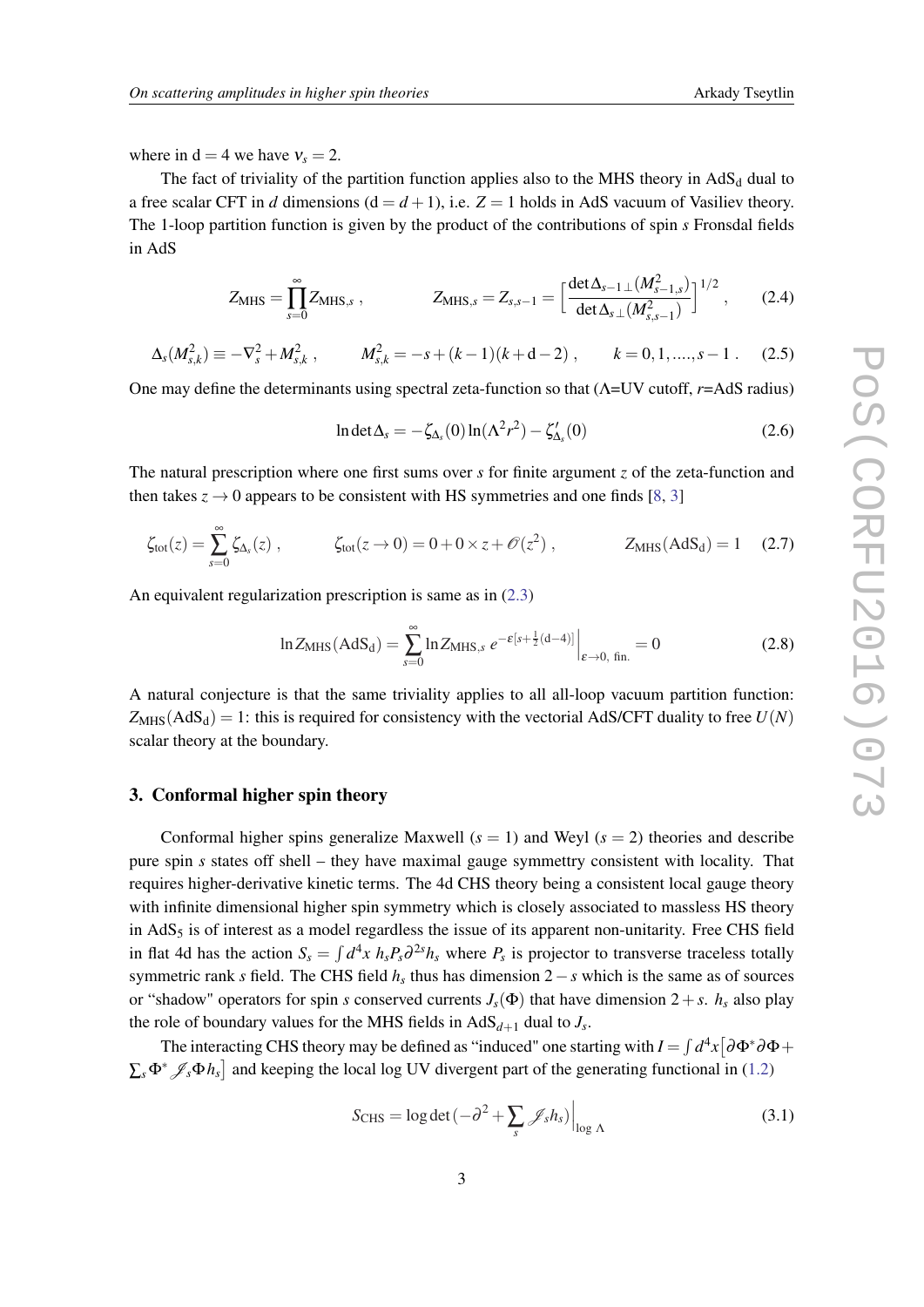<span id="page-4-0"></span>The corresponding partition function in flat  $d = 4$  space counting effective d.o.f. is given by

$$
Z_{CHS,s} = (Z_0)^{v_s} = (\det \Delta_0)^{-v_s/2}, \qquad \qquad v_s = s(s+1) = 2, 6, \dots \qquad (3.2)
$$

$$
Z_{\text{CHS}} = \prod_{s=0}^{\infty} (Z_0)^{v_s} = (Z_0)^{v_{\text{tot}}}, \qquad v_{\text{tot}} = \sum_{s=0}^{\infty} v_s \qquad (3.3)
$$

Using again the same regularization

$$
\sum_{s=0}^{\infty} F(s) \rightarrow \sum_{s=0}^{\infty} F(s) e^{-\mathcal{E}(s + \frac{d-3}{2})} \Big|_{\varepsilon \to 0, \text{ fin.}} = 0 \tag{3.4}
$$

we find  $v_{\text{tot}} = 0$  and thus  $Z_{\text{CHS}} = 1$ . This regularization is the same as implied by the relation of MHS theory in  $AdS_{d+1}$  and CHS theory at the boundary. In fact, the 1-loop  $Z_{CHS}(S^4)$  in same regularization is again found to be equal to 1. This is consistent with the relation to the ratio of MHS partition functions in AdS<sub>5</sub> with two choices (D/N) of boundary conditions [\[5\]](#page-8-0)

$$
Z_{\text{CHS},s}(S^4) = \frac{Z_{\text{MHS},s}^-(AdS_5)}{Z_{\text{MHS},s}^+(AdS_5)}\tag{3.5}
$$

Then  $Z_{CHS}(S^4) = 1$  is directly related to  $Z_{MHS}^{\pm}(AdS_5)_{tot} = 1$ . This regularization is consistent with symmetries of the CHS theory: it leads also to the vanishing of conformal anomaly after summation over all spins [\[7\]](#page-8-0). For each spin *s* field one finds

$$
T_m^m = -aR^*R^* + cC^2, \qquad a_s = \frac{1}{720}v_s^2(14v_s + 3), \qquad c_s - a_s = \frac{1}{720}v_s(15v_s^2 - 45v_s + 4), \qquad v_s = s(s+1)
$$
\n(3.6)

and then using the same regularization (3.4) one gets

$$
\sum_{s=1}^{\infty} (c_s - a_s) = 0 , \qquad \sum_{s=1}^{\infty} a_s = 0
$$
 (3.7)

Thus the total conformal anomaly vanishes providing a check of 1-loop quantum consistency of the CHS theory (where Weyl symmetry is one of the gauge symmetries). The summation over infinite set of spins spins using this particular prescription provides a novel mechanism of getting UV finiteness in a bosonic theory (not completely dissimilar to the one in string theory).

# 4. Scalar scattering via conformal higher spin exchange

The issue of regularization of the sum over spins appears again in the context of S-matrix. One example is the scattering of external conformal scalars interacting through exchange of higher spin particles (here conformal, compared to massive tower in string theory). One may start with

$$
S[\Phi,h] = \int d^4x \big[ \partial \Phi^* \partial \Phi + \sum_s h_s J_s(\Phi) \big] + S[h] \quad , \qquad S[h] = \kappa \sum_s \int h_s P_s \partial^{2s} h_s + \mathcal{O}(h^3) \tag{4.1}
$$

Then four-scalar tree-level scattering amplitude is found to be [\[2\]](#page-8-0)

$$
A_s^{(t)}(s, t, u) = P_s(\frac{s - u}{s + u})
$$
\n(4.2)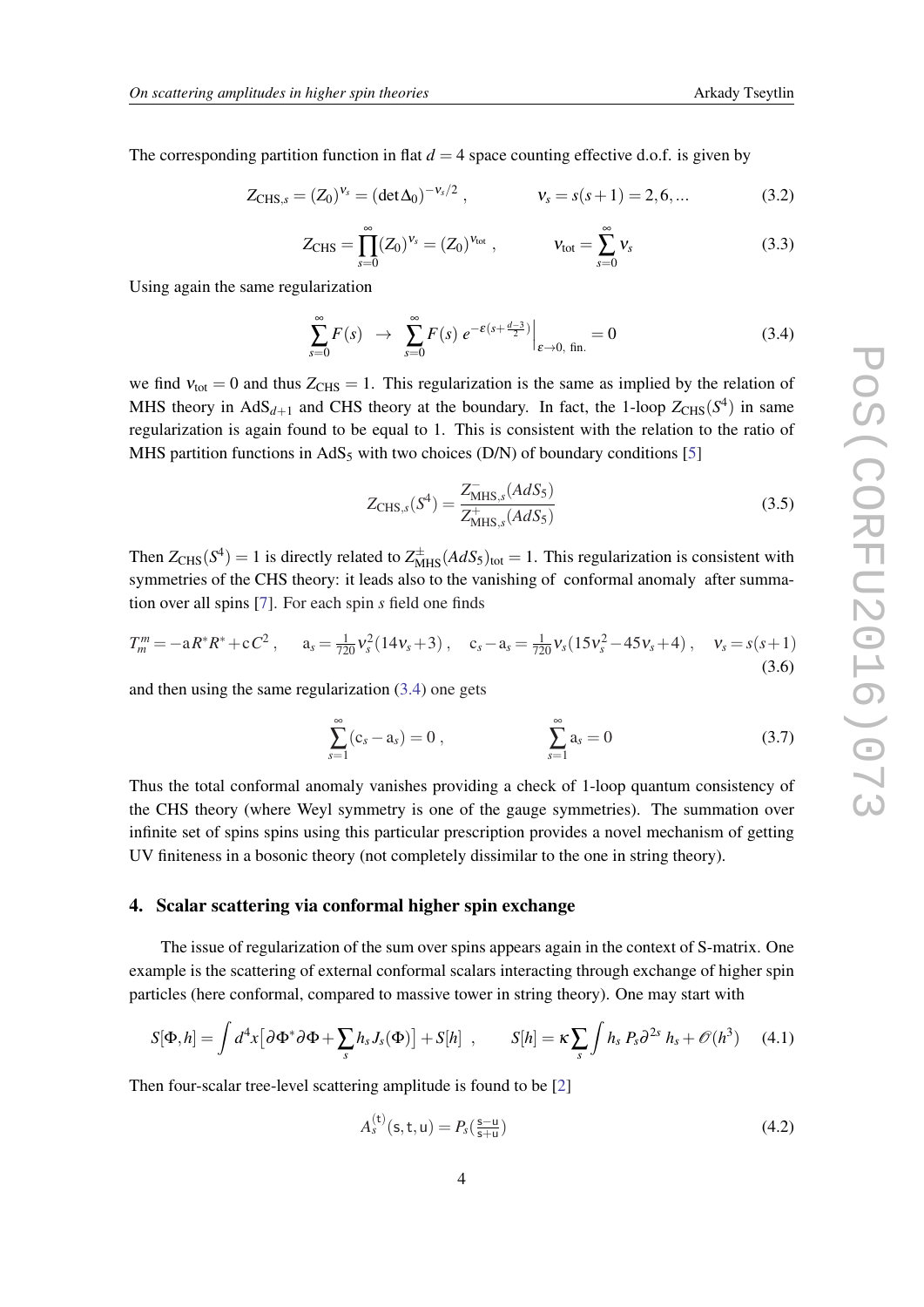where s, t, u are Mandelstam variables:  $s+t+u = 0$  and  $P_s(x)$  is the Legendre polynomial (which is replaced by the Gegenbauer polynomial  $C_s^{(\frac{d-3}{2})}$  in *d* dimensions). The amplitude is manifestly scale-invariant. Summed over spins the t-channel amplitude is

$$
A^{(t)}(s,t,u) = \kappa^{-1} F_4\left(-\frac{s-u}{s+u}\right), \qquad F_4(z) = \sum_{s=0}^{\infty} (s+\alpha_d) P_s(z), \qquad \alpha_d \equiv \frac{d-3}{2} = \frac{1}{2} \qquad (4.3)
$$

For generic *z* the sum over spins diverges and requires a regularization. The same regularization as in ([3.4](#page-4-0)) gives a delta-function:  $F_4^{\text{reg}}$  $\mathcal{L}_4^{\text{reg}}(z) = \delta(z-1)$ . Then the total amplitude for  $\Phi \Phi \to \Phi \Phi$ scattering given by the sum of t-channel plus u-channel contributions) is

$$
A_{\Phi\Phi \to \Phi\Phi} = \kappa^{-1} \left[ \delta\left(\frac{s}{t}\right) + \delta\left(\frac{s}{u}\right) \right] \tag{4.4}
$$

It actually vanishes for physical momenta: in c.o.m. frame  $\vec{p}_1 + \vec{p}_2 = 0 = \vec{p}_3 + \vec{p}_4$  where in terms of the scattering angle  $\frac{s}{t} = -(\sin^2 \frac{\theta}{2})^{-1}$ ,  $\frac{s}{u} = -(\cos^2 \frac{\theta}{2})^{-1}$  the arguments of delta-functions never vanish for real  $\theta$ , i.e.  $A_{\Phi\Phi \to \Phi\Phi} = 0$ . Similarly,

$$
A_{\Phi\Phi^*\to\Phi\Phi^*} = \frac{\kappa^{-1}}{2} \left[ \delta\left(\frac{\mathsf{u}}{\mathsf{t}}\right) + \delta\left(\frac{\mathsf{u}}{\mathsf{s}}\right) \right] = \frac{\kappa^{-1}}{2} \left[ \delta(\cot^2\frac{\theta}{2}) - \delta(\cos^2\frac{\theta}{2}) \right] \tag{4.5}
$$

so here the t-channel and s-channel contributions cancel each other and again  $A_{\Phi\Phi^* \to \Phi\Phi^*} = 0$ . Thus while the individual spin *s* exchange contributions are nontrivial the total amplitude vanishes in particular summation prescription.

The reason is in the large underlying global HS symmetry that constrains the S-matrix (like in the case of hidden conserved charges in 2d theories). The global part of the CHS symmetry contains the conformal generators plus other higher spin generators, e.g., "hyper-translations"  $\delta\Phi = \varepsilon^{\mu_1...\mu_r}\partial_{\mu_1}...\partial_{\mu_r}\Phi$ , For example, this fixes the  $A_{\Phi\Phi\to\Phi\Phi}$  amplitude to be  $A_{\Phi\Phi\to\Phi\Phi}$ (s, t, u) =  $k_1(t, u) \delta(s) + k_2(s, u) \delta(t) + k_3(t, s) \delta(u)$  In addition, the invariance under dilatations  $p \to \lambda p$  $A_{\Phi\Phi\to\Phi\Phi}(\lambda^2 s, \lambda^2 t, \lambda^2 u) = A_{\Phi\Phi\to\Phi\Phi}(s, t, u)$  then implies that the only solution consistent with crossing and scaling symmetry is

$$
A_{\Phi\Phi \to \Phi\Phi}(\mathsf{s}, \mathsf{t}, \mathsf{u}) = 0. \tag{4.6}
$$

We conclude that the regularization in which the tree-level scalar amplitude vanishes is thus consistent with the CHS symmetry. This conclusion generalizes also to scattering amplitudes involving CHS fields on external lines [[11\]](#page-8-0).

#### 5. Scalar scattering in massless HS theory in flat space

Massless 2-derivative higher spins define a unitary free theory ( $\int d^4x \, \partial \phi_s \partial \phi_s$ ,  $\delta \phi_s = \partial \varepsilon_{s-1}$ ) but it is an open question if there is a consistent interacting theory also in flat space. Such theory may be of interest if there is a flat space limit of the consistent MHS theory in AdS (given by Vasiliev's equations); it might be related to a tensionless limit of string theory, if such limit can be properly defined in flat space. It is not clear (in contrast to CHS case) which could be the underlying HS symmetry but one expects again an infinite tower of HS conserved charges. These should then constrain the S-matrix. To explore such theory one may use the known cubic couplings to compute some simple scattering amplitudes.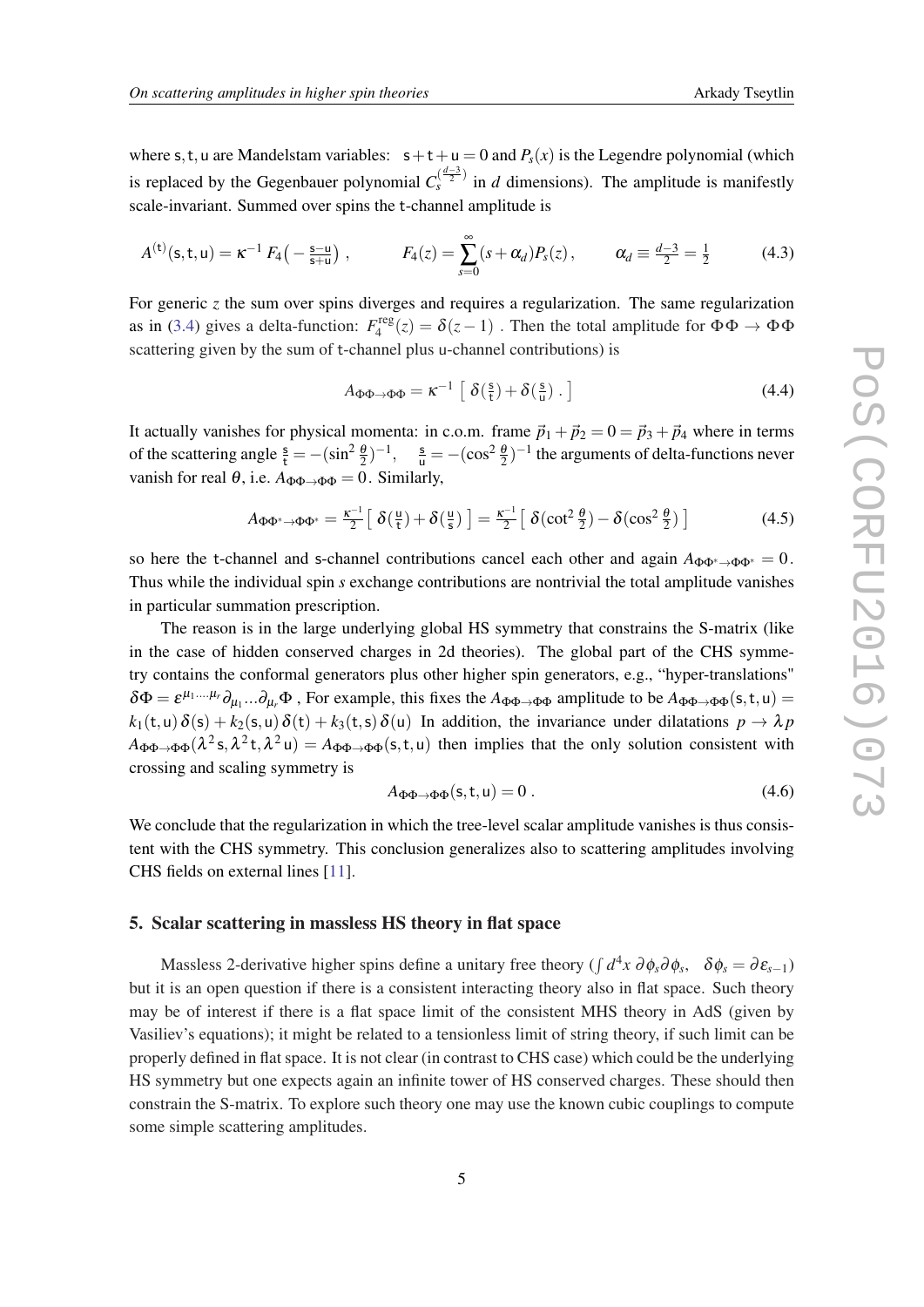Despite various  $s > 2$  "no-go theorems" prohibiting, in particular, minimal interactions (i.e. higher spin long-range forces) one may look for a consistent theory that contains (i) infinite tower of all spins  $s = 0, 1, 2, 3, \ldots, \infty$ ; (ii) higher derivative (non-minimal) cubic interactions  $\partial^n \phi_{s_1} \phi_{s_2} \phi_{s_3}$ ,  $s_2 + s_3 - s_1 \leq n \leq s_2 + s_3 + s_1$   $(s_1 \leq s_2 \leq s_3)$  (see a review in [\[1\]](#page-8-0)). Using Noether procedure one may then deform the transformations  $\delta \phi_s = \partial \varepsilon_{s-1} + ...$ , and attempt to determine the 4-point and higher interaction vertices. This should fix 3-point coupling constants like was done in the l.c. gauge in [\[9\]](#page-8-0)  $g_{s_1 s_2 s_3} = g \frac{\ell^{s_1+s_2+s_3-1}}{(s_1+s_2+s_3-1)}$  $\frac{p_1+3p_2+3p_3-1}{(s_1+s_2+s_3-1)!}$  The resulting theory should have two parameters: *g*= dimensionless and  $\ell$ = length

$$
S = \frac{1}{g^2} \int d^4x \left[ \sum_s \partial \phi_s \partial \phi_s + \sum \ell^{n-1} \partial^n \phi_{s_1} \phi_{s_2} \phi_{s_3} + \sum \ell^{k-2} \partial^k \phi^4 + \ldots \right]
$$
(5.1)

where  $\phi^3$  terms contain two covariant structures  $\partial^{s_1+s_2+s_3}$  and  $\partial^{s_2+s_3-s_1}$ . Whether there exists a consistent and local  $\phi^4$  vertex remains an open question. The theory is in any case effectively nonlocal: the number of derivatives grows with *s* and with number of fields *n* in  $\phi^n$  vertex. It may still have hidden simplicity under a particular summation over spins prescription.

It is useful to describe symmetric higher spin tensors by  $\phi_s(x, u) = \phi^{a_1...a_s}(x) u_{a_1}...u_{a_s}$  where  $u^a$  is a constant vector. Then the free Fronsdal action is

$$
S^{(2)}[\phi_s] = \int d^d x \left[ \phi_s(x, \partial_u) K \phi_s(x, u) \right]_{u=0} , \qquad (5.2)
$$

$$
K = \left(1 - \frac{1}{4}u^2\partial_u^2\right)\left[\partial_x^2 - \left(u \cdot \partial_x\right)\left(\partial_x \cdot \partial_u\right) - \frac{1}{2}\left(u \cdot \partial_x\right)\partial_u^2\right] \tag{5.3}
$$

The off-shell field  $\phi_s$  double-traceless  $(\partial_u^2)^2 \phi_s(x, u) = 0$  and linearized gauge transformations are  $\delta_s^{(0)} \phi_s(x, u) = (u \cdot \partial_x) \varepsilon_{s-1}(x, u)$ . In de Donder gauge  $\partial^{a_1} \phi_{a_1...a_s} + ... = 0$  the equations of motion become  $\Box \phi_s(x, u) = 0$ .

To discuss scattering of spin 0 particles: we need cubic interaction vertex with  $(s_1 = 0, s_2, s_3)$ which reads  $(\partial_{x_{ij}} \equiv \partial_{x_i} - \partial_{x_j})$ 

$$
S^{(3)}[\phi_0, \phi_{s_2}, \phi_{s_3}] = g_{0s_2s_3} \int d^d x \Big[ (\partial_{u_2} \cdot \partial_{x_{31}})^{s_2} (\partial_{u_3} \cdot \partial_{x_{12}})^{s_3} \phi_0(x_1) \phi_{s_2}(x_2, u_2) \phi_{s_3}(x_3, u_3) \Big]_{u_i=0, x_i=x} \tag{5.4}
$$

The spin *s* propagator is in  $d = 4$ 

$$
\mathscr{D}_s(u, u'; p) = -\frac{i}{p^2} \mathscr{P}_s(u, u') , \qquad \mathscr{P}_s(u, u') = \frac{1}{(s!)^2} \left( \sqrt{u^2 u'^2} \right)^s T_s \left( \frac{u \cdot u'}{\sqrt{u^2 u'^2}} \right) , \qquad (5.5)
$$

$$
T_s(z) \equiv \frac{s}{2} \sum_{k=0}^{[s/2]} \frac{(-1)^k (s-k-1)!}{k! (s-2k)!} (2z)^{s-2k} = \frac{1}{2} \left[ \left( z + \sqrt{z^2 - 1} \right)^s + \left( z - \sqrt{z^2 - 1} \right)^s \right] \tag{5.6}
$$

where  $T_s$  is the Chebyshev polynomial of first kind. Following  $[10]$  $[10]$  we may then compute the scattering of spin 0 fields via echange of the tower of massless HS fields with the above cubic interactions and making a conjecture about possible quartic coupling. One finds in s-channel [[1](#page-8-0)]

$$
\mathscr{A}_{exch}(s,t,u) = \sum_{s=0,2,4,...}^{\infty} \mathscr{A}_{exch}^{s}(s,t) , \qquad \mathscr{A}_{exch}^{s}(s,t,u) = -\frac{ig_{00s}^{2}}{s}(t+u)^{s} T_{s}\left(\frac{t-u}{t+u}\right) , \qquad (5.7)
$$

$$
\mathscr{A}_{exch}(s,t,u) = -\frac{i}{s} \Big[ F\left(\sqrt{s+t} + \sqrt{t}\right) + F\left(\sqrt{s+t} - \sqrt{t}\right) \Big],\tag{5.8}
$$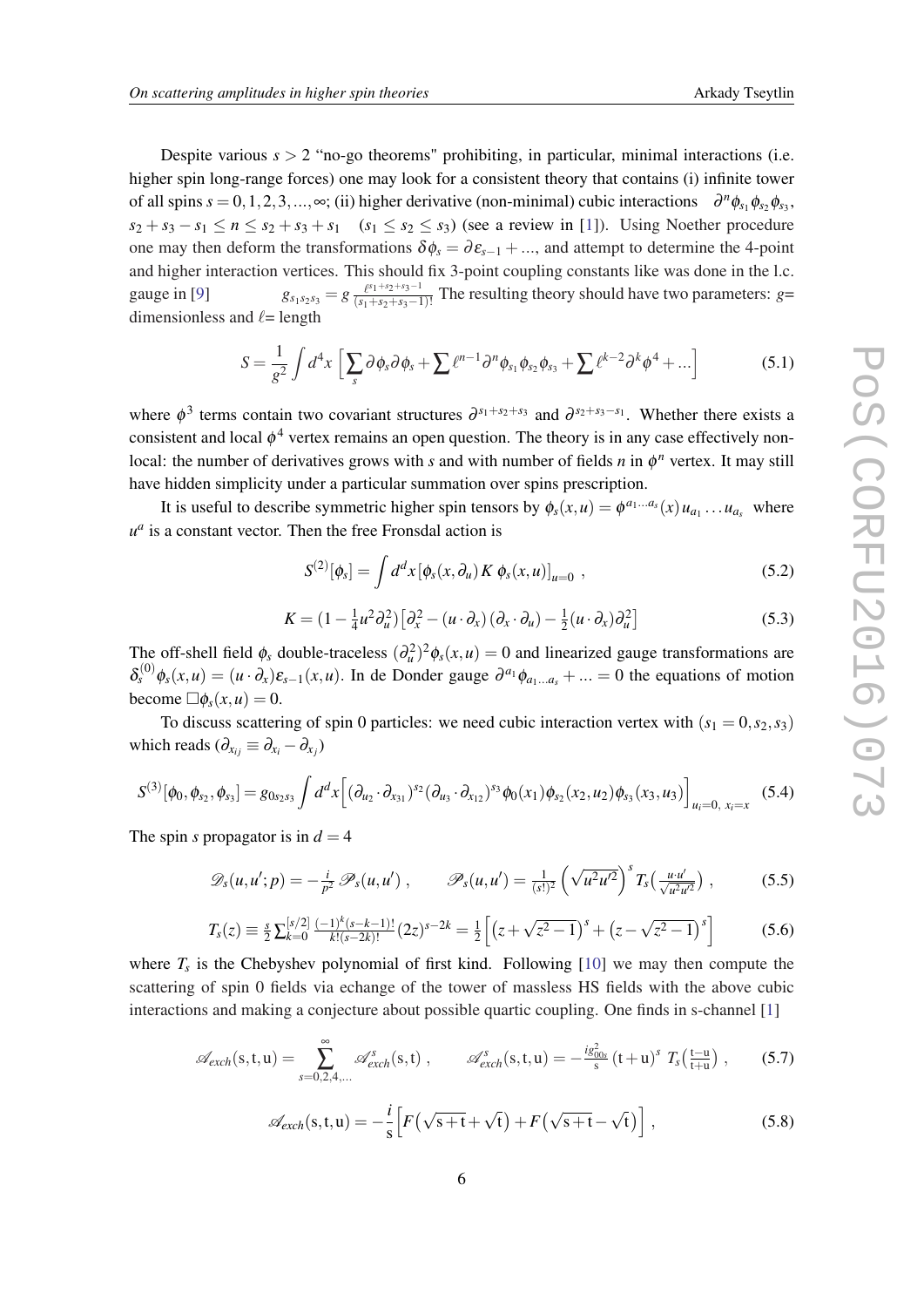$$
F(z) \equiv \sum_{s=0,2,4,...}^{\infty} g_{00s}^2 \left(\frac{z^2}{4}\right)^s = \frac{1}{8} g^2 \left(\ell z\right)^2 \left[I_0(\ell z) - J_0(\ell z)\right],\tag{5.9}
$$

with the total result being

$$
\hat{\mathscr{A}}_{exch}(s,t,u) = \mathscr{A}_{exch}(s,t,u) + \mathscr{A}_{exch}(t,s,u) + \mathscr{A}_{exch}(u,t,s) . \qquad (5.10)
$$

The sum over spins here is convergent giving Bessel functions with non-trivial dependence on the Mandelstam variables and the scale  $\ell$ . In the Regge limit  $t \rightarrow \infty$ , s=fixed

$$
\hat{\mathscr{A}}_{exch}(s,t,u) \sim -\frac{ig^2}{s} \ell^2 t I_0(\ell \sqrt{8t}) \sim -\frac{ig^2}{s} (\ell^2 t)^{3/4} e^{\ell \sqrt{8t}}
$$
(5.11)

while in the fixed angle UV limit when s, t, u  $\rightarrow \infty$ ,  $\frac{t}{s} = -\sin^2 \frac{\theta}{2}$ ,  $\frac{u}{s} = -\cos^2 \frac{\theta}{2}$  we get

$$
\hat{\mathcal{A}}_{exch}(s,t,u) \sim ig^2 |s|^{3/4} e^{\ell \sqrt{|s|}} f(\theta) \to \infty , \qquad f(\theta) > 0 \tag{5.12}
$$

This amplitude has exponential UV growth. This may be compared to soft UV limit of the Shapiro-Virasoro amplitude in string theory:

$$
A_4 = g^2 \frac{\Gamma(-1 - \frac{1}{4}\alpha's)\Gamma(-1 - \frac{1}{4}\alpha's)\Gamma(-1 - \frac{1}{4}\alpha's)}{\Gamma(2 + \frac{1}{4}\alpha's)\Gamma(2 + \frac{1}{4}\alpha's)\Gamma(2 + \frac{1}{4}\alpha's)}
$$
(5.13)

$$
A_4 \to g^2 |\mathbf{s}|^{-6} (\sin \theta)^{-6} e^{-\alpha' |\mathbf{s}| h(\theta)} \to 0, \qquad h(\theta) = -\frac{1}{4} (\sin^2 \frac{\theta}{2} \log \sin^2 \frac{\theta}{2} - \cos^2 \frac{\theta}{2} \log \cos^2 \frac{\theta}{2}) > 0
$$
\n(5.14)

To get the full 4-point amplitude we need to add the contribution of 0-0-0-0 vertex. It is expected to be effectively "non-local" with infinite series in  $\partial^n$ ; this may "soften" the UV behaviour of the exchange contribution. One may try to guess the 4-scalar vertex in flat-space HS action from its form in AdS action reconstructed using AdS/CFT in [[12\]](#page-8-0). This leads to

$$
S^{(4)}[\phi_0] = g^2 \int d^4x \Big[ \sum_{s=0}^{\infty} f_{2s} (\Delta_{x_{34}}) (\partial_{x_{12}} \cdot \partial_{x_{34}})^{2s} \phi_0(x_1) \phi_0(x_2) \phi_0(x_3) \phi_0(x_4) \Big]_{x_i = x}
$$
(5.15)

where  $\Delta_{x_{34}} \equiv (\partial_{x_3} + \partial_{x_4})^2$ ,  $\partial_{x_{12}} \equiv \partial_{x_1} - \partial_{x_2}$  and  $f_{2s}(z)$  is an infinite series in *z*, regular at  $z = 0$ :

$$
z \to \infty: \qquad f_{2s}(z) \to c_{2s} \frac{\ell^{4s-2}}{z} \ , \qquad c_{2s} = \frac{1}{[(2s-1)!]^2} \tag{5.16}
$$

Then the asymptotic contribution to the 4-scalar amplitude is

$$
\sum_{s=0}^{\infty} f_{2s}(s) (t-u)^{2s} = \frac{2t+s}{2s} \left[ I_0 \left( 2\ell \sqrt{2t+s} \right) - J_0 \left( 2\ell \sqrt{2t+s} \right) \right]
$$
(5.17)

This is similar to the above exchange contribution so some cancellation between the two remains a possibility. Constraints of gauge invariance on other amplitudes with HS particles on external lines suggest that quartic vertices should be non-local [[13](#page-8-0)]. Assuming the existence of a consistent gauge-invariant action for massless HS theory in flat space it may then turn out that the resulting S-matrix will be nearly trivial due to the cancellation between the exchange and 4-vertex contributions.